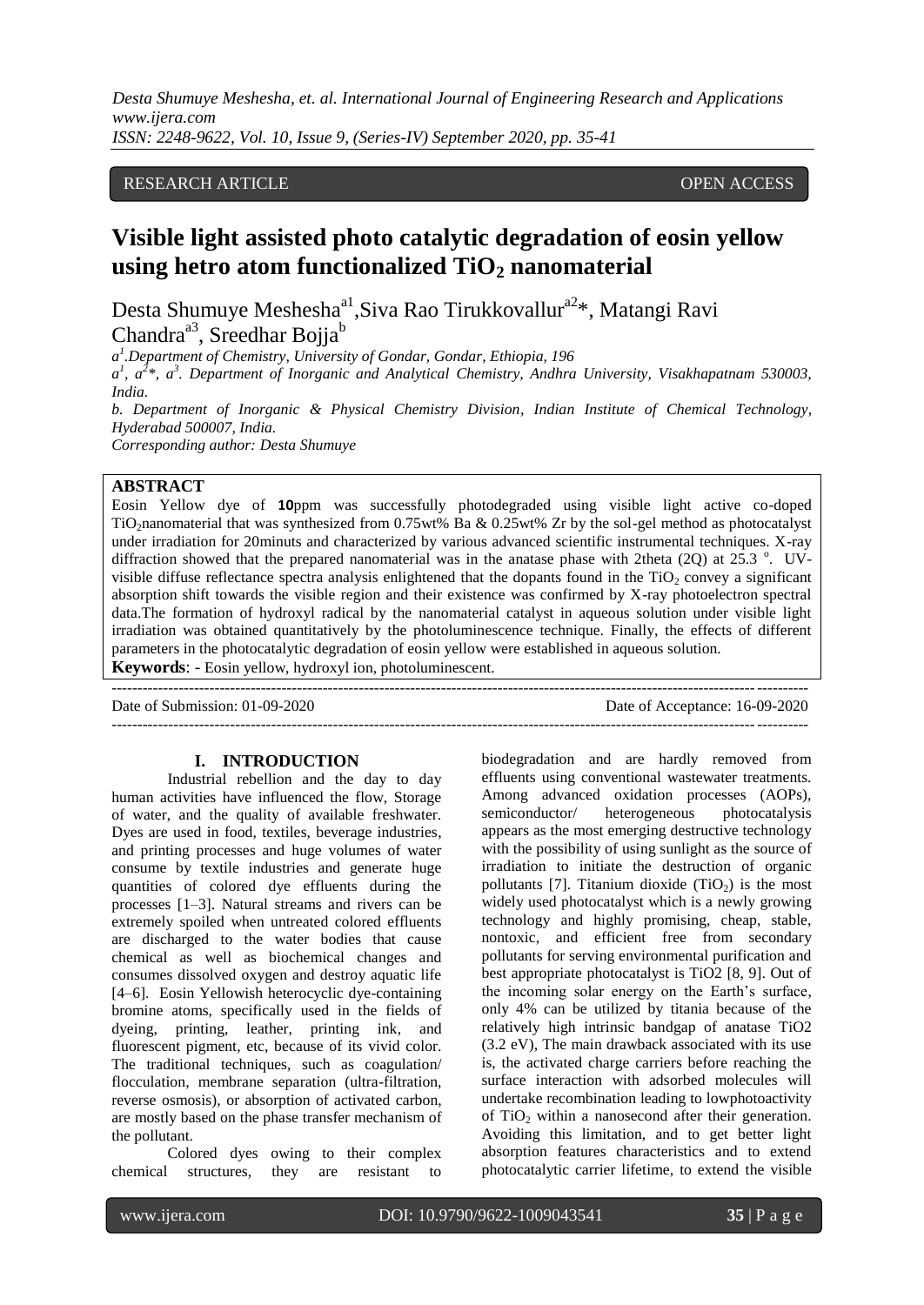light response of  $TiO<sub>2</sub>$  doping and co-doping of metals, nonmetals, or metal & nonmetal found to be most suitable  $[10-13]$ . Nitrogen-doped TiO<sub>2</sub> was considered to be promising by reducing the bandgap making it visible light active photocatalyst and metal dopants facilitate the charge separation of e-/h and thus decrease their rate of recombination [14].

Studies on the Synthesis of a series of Zr,S co-doped TiO<sub>2</sub> (Zr-TiO<sub>2</sub>-S) prepared by a modified sol-gel method were also developed for the degradation of pollutants[15]. Studdedon the feasibility of a novel adsorbent composite<br>photocatalyst, poly (pyrrole-co-aniline)-coated poly (pyrrole-co-aniline)-coated TiO2/nanocellulose composite (P(Py-co-An)- TiO2/NCC), to remove eosin yellow (EY) from aqueous solutions [16]. For having powders of homogenous concentrations synthesized at low temperatures with high purity under the stoichiometry control Sol-gel method is helpful [17].Because of the significance of visible lightresponsive photocatalyst, it is much honored to use a photocatalyst with appropriate particle size, phase, and other surface properties hence sol-gel method has been followed for the preparation of barium and zirconium co-doped TiO<sub>2</sub> (Ba & Zr co-dopedTiO<sub>2</sub>) nanomaterial.

#### **1.1 Photocatalysts Synthesis**.

A series of TiO<sub>2</sub>samples were prepared by co-doping with various amounts of  $Ba^{2+}$  and  $Zr^{4+}$ wt% in the range of  $0.25 -1.25$  wt% and undoped TiO<sub>2</sub>by sol-gel method. For undoped TiO<sub>2</sub>preparation, ethanol is taken as a solvent, and water was added to titanium tetrabutoxide (titanium precursor) for having hydrolysis and condensation reactions in presence of nitric acid. In the case of codoped catalyst preparation, calculated quantities of barium nitrate and zirconyl nitrate, (precursors of Ba and Zr,) respectively were initially dissolved in ethanol along with water and the resultant solution was added drop by drop from the burette to the ethanol solution of  $Ti(OBu)$ <sub>d</sub>under vigorous stirring. After the addition is over, the colloidal suspension was allowed to stir for 60 min and aged for 48 hrs in the drake. The formed gel was dried in an oven at 100°C. Afterward, it was well-grounded and calcined at 450<sup>∘</sup> C for 2 hrs in a muffle furnace and then cooled and grounded to form a homogenous powder.

**1.2. Characterization of Photocatalysts.**XRD spectra were recorded for  $2\theta$  from  $20^{\circ}$  to  $80^{\circ}$  with model Ultima IV, RIGAKU diffractometer using monochromatized CuKaradiation ( $\lambda = 1.541$  °A) with a Germanium solid-state detector. The crystallite size of the nanoparticles was calculated from the sheerer equation, XPS studies were done

using PHI quantum ESCA microprobe system model, using  $\overrightarrow{A}$  AlKaradiation of 250W X-ray tube as a radiation source with the energy of 1486.6 eV,  $16mA \times 12.5$  kV under working pressure lower than 1 ×10−8 Nm−2.The fitting of theXPS curves was analyzed with multi-pack 6.0A software. UV-visible absorption spectra of the samples were obtained by using Shimadzu 3600, UV - visible NIR spectrophotometer using BaSO4 as reference scatter. Photoluminescent spectral analysis was done using the Horiba Jobin Fluoro Max-4 instrument with a PMT voltage of 150V and slit set both at 2.5 nm.

**1.3. Photocatalytic Activity of Catalyst.**For the establishment of adsorption-desorption equilibrium on the catalyst surface, a dye solution with catalyst was stirred in dark for 20min. The reaction mixture was exposed to a visible light source of 400W highpressure mercury vapor lamp (Osram, India) by placing it 20 cm away from the light source. Aliquots of samples were withdrawn at a certain regular time interval, through a  $0.45 \mu m$  Millipore syringe filter. The filtrate was analyzed on a spectrophotometer at a wavelength of 517nm for percentage degradation studies of eosin yellow. To have a comprehensive idea of the reaction environment it is necessary to maintain the same for all the activity tests. Percentage degradation of the dye was calculated from the following equation:

Where *Ao* is the initial absorbance of dye solution before degradation and Atis the absorbance of dye solution at time t.

# **II. RESULTS AND DISCUSSIONS**

**2.1**XRD patterns of  $Ba^{2+}$  and  $Zr^{4+}$  Co-doped  $TiO<sub>2</sub>$  nanomaterial samples and undoped titania were prepared by the sol-gel method and calcined at  $450^{\circ}$ C shows in Fig.1. All the samples are in the anatase phase (JCPDS No.: 21-1272) with corresponding (1 0 1) plane at  $2\theta = 25.3^{\circ}$  followed by 2θ of 37.7º, 47.9º, 54.1º, 55ºandrepresents the planes (004), (200), (105), (211) anatase TiO2respectively. Moreover, it was observed that, when the dopant  $Ba^{2+}$  concentration increases from 0.25 to 0.5, it was not observed any respective peaks ofbarium oxide. After increasing the concentration of  $Ba^{2+}$  as 0.75 and 1.0, it was observed additional peaks at 23.84º, 34.1º, 42.19º, 46.78º which corresponds to the formation of  $BaCO<sub>3</sub>$  [18].On the other side, there is also no detectable dopant  $Zr^{4+}$ related peaks were observed. Hence, the  $Zr^{4+}$  may be occupied substitutional sites of the  $TiO<sub>2</sub>$  crystal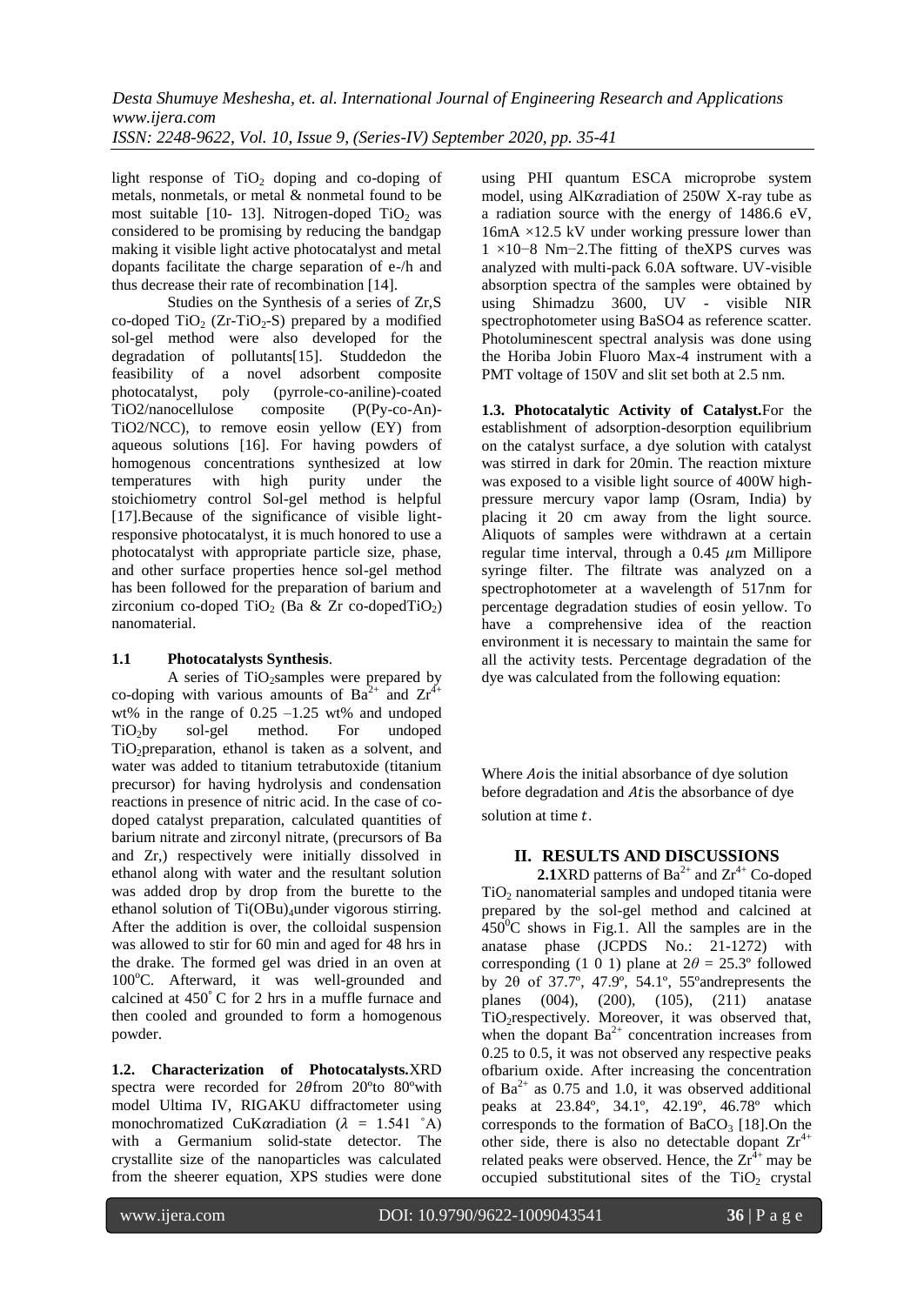structure and it is more electropositive than  $TiO<sub>2</sub>$ which favors the formation of less dense anatase phase [18]

**2.2. Ultraviolet-Visible Diffuse Reflectance Spectroscopic Studies**The UV-visible DRS spectrum of prepared samples was shown in Fig. 2. From the UV-visible DRS studies, the characteristic band for the prepared samples was in the range of 388 to 500 nm, and the bandgap energy (eV) for the selected samples calculated using E=1240/λ (whereas λ iswavelength). The bandgap of synthesized undoped  $TiO_2$  was found to be 3.17 eV which is comparable with the literature value. The co-doped samples showed bandgap ranging from 2.63 to 3.02 eV. Hence narrowing the bandgap, imparts the absorbance shifted from ultraviolet to the visible region. Thus, Redshift indicates more photogenerated e−/h+ pairs that could be excited by photons with less energy, lead to better photocatalytic efficiency in the visible region. Thus, the results confirmed that all the synthesized codoped samples had reduced bandgap and are active in the visible region.

| Catalyst                              | The crystallite<br>$size$ (nm) | Bandgap (eV) |
|---------------------------------------|--------------------------------|--------------|
| 0.75wt%<br>Bа<br>0.25wt%<br>$Zr-TiO2$ | 20.15                          | 2.689        |
| Undoped                               | 36.55                          | 3.17         |

**2.3 TEM image** of 0.75 wt. % Ba and 0.25 wt. %  $Zr$  co-doped TiO<sub>2</sub> was represented in Fig. 3 and the average particle size was found to be 20.63nm. It is in good agreement with the results of crystallite size calculated by using the Scherer equation and the full width at half maximum of the (101) peak in the XRD patterns of the nanomaterial. Co-doping of Ba<sup>2+</sup>&  $Zr^{4+}$  in TiO<sub>2</sub> brings in the decrease of the crystallite size of  $TiO<sub>2</sub>$  which leads to an increase of the surface area of the catalyst, which is a favorable precondition for higher photocatalytic activity.

Based on XRD data and trail photocatalytic activity studies, further characterization has been made for Ba & Zr co-doped nanomaterial which showed best in trail photocatalytic activity studies.

#### **2.4. X-Ray Photoelectron Spectroscopic (XPS) Analysis.**

XPS Analysis of Ba & Zr co-doped nanomaterial was carried out to confirm the presence of Ba and Zr and investigate their chemical state. High-resolution XPS spectra of Ba & Zr co-doped nanomaterial with elemental analysis of Ti, O, Ba, and Zr were represented in Figure 4. The co-doped

showed two peaks of  $Zr_{3d5/2}$  and  $Zr_{3d3/2}$  are absorbed with a binding energy of 178.332 and 181.063 eV respectively, this can be attributed to  $Zr^{4+}$ . From the above XPS results, a 3d peaks at 781.171eV and 795.874eV corresponding to 3d5/2 and 3d3/2 respectively are assigned as  $Ba^{2+}$  and does not absorb into the  $TiO<sub>2</sub>$  being it is high atomic radii than Ti. The XPS spectra of undoped  $TiO_2$ show spin-orbit doublet peaks of Ti 2p3/2 and 2p1/2 located at 459.0 and 464.7 eV which indicating the presence of  $Ti^{4+}$  in the synthesized presence of  $Ti^{4+}$  <sup>1</sup>n the synthesized nanopowders[19,20]. Thus, the presence of zirconium has a certain influence on  $Ti^{4+}$  pulling the electrons in Ti–O–Ti bond, a bit away from the Ti atom, thus causing a little rise in Ti 2p3/2 binding energy. Thus, XPS data has confirmed that there is substitutional doping of  $Zr$  in the TiO<sub>2</sub>network.

#### 2.5. **Photoluminescent Spectral Studies**

The fundamental reactive species during the photocatalytic reaction is Hydroxyl radical which is responsible for the oxidative decomposition of pollutants. To investigate the production of ∙OH one of the methods is the photoluminescence technique. Coumarone is used as a fluorescent probe, which on reaction with ∙OH results in the formation of 7 hydroxy coumarone [21]. In this technique, 0.1 gm of catalyst is dispersedin 10ppm of coumarone 100ml aqueous solution in acidic conditions and exposed to visible light radiation. For every 30 min, the reaction solution was filtered and photoluminescent intensity was measured from 350 to 600 nm. The photoluminescent spectra of the generated 7-hydroxy coumarin with maximum absorption at 450 nm showed in Fig.5. An increase of photoluminescent intensity was observed linearly with increasing irradiation time. However, no maximum absorption is observed for the sample in absence of irradiation (0 min). Hence the produced ∙OH at the catalyst surface was proportional to the irradiation time. The results further confirmed that the synthesized sample Ba & Zr co-doped  $TiO<sub>2</sub>$ showed a better rate of formation of ∙OH.

## **2.6. Photocatalytic Degradation of Eosin Yellow**

Photocatalytic degradation of eosin yellow was performed using the procedure given in section 1.3. A blank test without photocatalyst is also performed and there was no chance of dye concentration observed. The photocatalytic performance depends on certain parameters, these parameters are dopant concentration, catalyst dosage,pH of the solution, and initial dye concentration hence optimization of these parameters must be necessary to be cost-effective.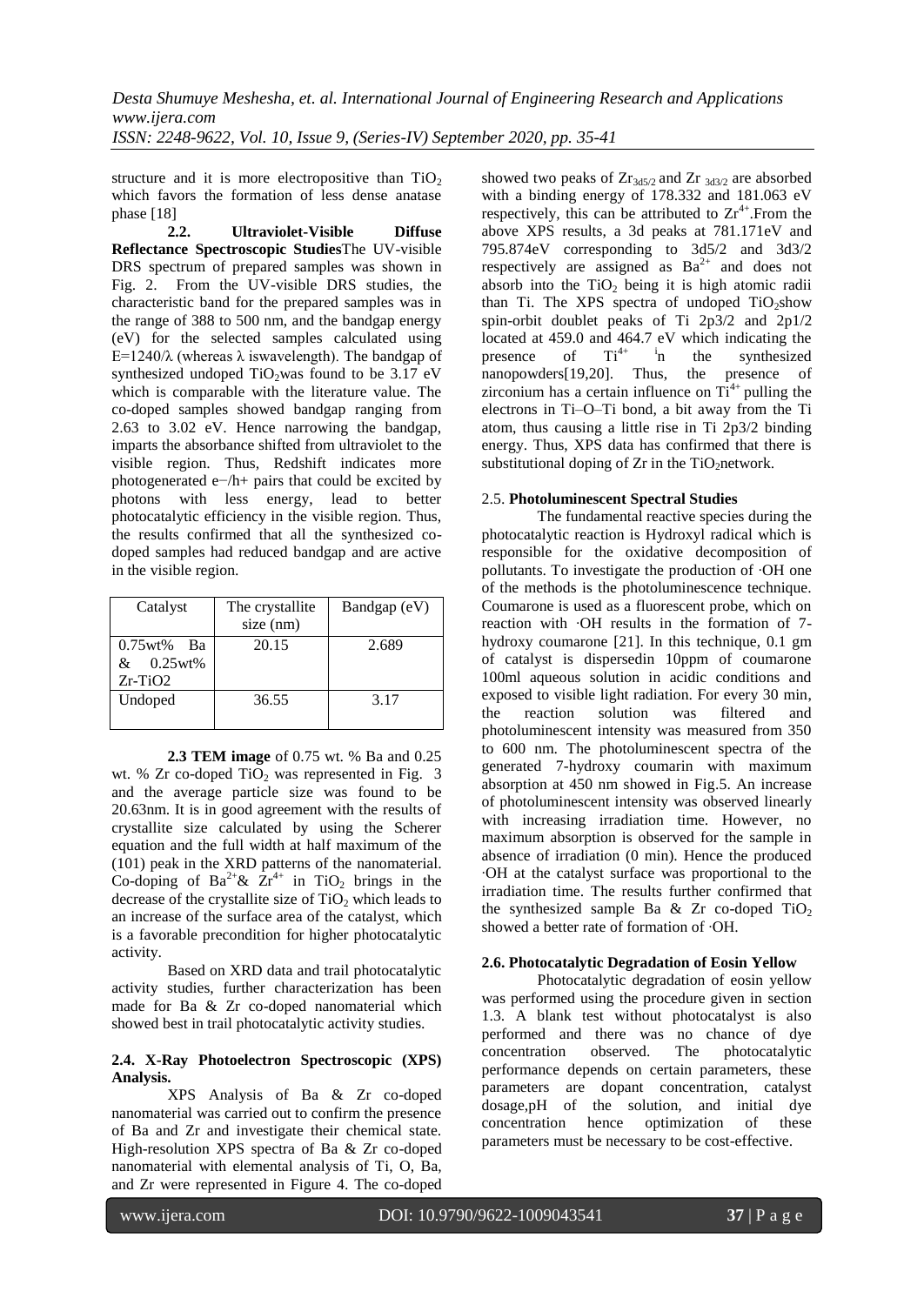#### 2.6.1. **Effect of Dopant Concentration**

Photocatalytic degradation studies of different synthesized various dopant concentrations of catalysts on eosin yellow are presented in Fig.6(a). All the co-doped samples showed higher photocatalyticactivity than undoped titania, under visible light irradiation. So, it is evident that codoping enhances the photocatalytic performance of TiO2.Among all the co-doped nanomaterials  $0.75$ wt%Ba &0.25wt% Zr co-doped TiO<sub>2</sub> showed a better percentage of photocatalytic degradation.

Regarding the above analysis, the optimal Ba and Zr content areso small hence with overdosage of dopant content in  $TiO<sub>2</sub>$ , the number of e−/h+ recombination centers will increase which is accompanied by low photocatalytic activity.

**2.6.2. Effect of pH.**Figure 6(b) represents the percentage of degradation of eosin yellow as a function of time at different pH values. A nanomaterial exhibiting the best photocatalytic performance of 0.75wt% Ba & 0.25wt% Zr codoped TiO<sub>2</sub> was selected and experiments were conducted for finding the optimum pH at a constant dye concentration of 10ppm and catalyst dose of 0.1gm. As we have observed from the figure that photodegradation of this anionic dye was faster at pH 2. During photocatalytic degradation,electrostatic interactions among a semiconductor surface,substrate, and charged radicals strongly depend on the pHof the solution. Ata lower pH environment, the positive charge on the  $TiO<sub>2</sub> surface$ increases which enhances the adsorption of dye molecules on the surface of the catalyst, in addition to minimizes the e-/h+ recombination. But at higher  $pH$  TiO<sub>2</sub> surface develops negative charges that occur repulsion with a dye molecule that imparts in low adsorption of molecule leading to low degradation efficiency.

#### **2.6.3. Effect of Catalyst Dosage**

An optimum catalyst concentration must be decided to avoid wastage of catalysts and ensure the total absorption of photons.Photocatalytic degradation was carried out upon using varying dosage from 0.25-0.3gm of the selected co-doped  $TiO<sub>2</sub>$  nanomaterial at pH 2 is represented in fig.6. Linear increase rate of degradation was observed with an increase in the amount of catalyst up to 0.2gm.

The number of photons absorbed by the catalyst is high as the catalyst dosage is increased, which in turn increases the generation of electrons and holes and thus increases the number of hydroxyl radicals. Hence it absorbs also more dye molecules. However, beyond 0.2gm of catalyst dosage, photocatalytic activity decreased due to the turbidity

acts as a blanket that is a restriction of light penetration. Since high catalyst dosage significantly affects the dispersion.

#### **2.6.4. Effect of Initial Concentration of Dye.**

 To decide the optimum initial dye concentration at a fixed catalyst dosage and pH, experiments were conducted with different dye concentrations of 5, 10, 15, and 20ppm, and results are represented in Fig.6(d).

The optimum initial concentration of dye was found to be 10ppm and a further increase in dye concentrationdecreased the rate of degradation. For this reason, as the dye concentration increases, the corresponding ratio of reactive species (∙OH) may not be formed at the fixed catalyst dosage. Restriction of surface-active sites for the catalytic reaction may also control the degradation of eosin



2.7. The mechanism in the Release of  $·OH$  (hydroxyl) radical).<br>Visible light + Catalyst—

 $\rightarrow$ Catalyst (h<sup>+</sup> + e·)  $h$ <sup>+</sup> + H<sub>2</sub>O  $\longrightarrow$  H<sup>+</sup> + OH  $h^+$  +  $\cdot$  OH  $\longrightarrow$  OH  $e<sub>1</sub> + O<sub>2</sub>$   $\longrightarrow$   $O<sub>2</sub>$  $e^- + \cdot O_2$  + H<sub>2</sub>O  $+10<sub>2</sub>$  + OH e-+ HO<sub>2</sub><sup>+</sup>+ H<sup>+</sup> H<sub>2</sub>O<sub>2</sub>- $\overline{\phantom{a}}$  $e$ - +  $H_2O_2$ • $OH \longrightarrow$  + ·OH

## **III. CONCLUSION**

Barium and zirconium were effectively codoped  $TiO<sub>2</sub>$  and its photocatalytic activity was studied for thedegradation of eosin yellow under visible light. All the synthesized samples were in the anatase phase and the band-gap has been reduced. Co-doping improved the trapping of electrons<br>inhibiting  $e^{-}/h$ + recombination during the e−/h+ recombination during the photocatalytic process. Among all the synthesized catalysts 0.75wt.% Ba and 0.25wt.% Zr co-doped TiO<sub>2</sub>exhibited excellent photocatalytic activity under visible light due to a large shift in the bandgap, high crystalline anatase phase, and effective separation of electrons and holes. 100% degradation of eosin yellow with an initial concentration of 10ppm was achieved in 20 min at pH 2 with a catalyst dosage of 0. 1gm.The experimental results revealed that eosin yellow can be effectively degraded by Ba & Zr codoped TiO<sub>2</sub>.

#### **REFERENCES**

[1]. R Ahmed and Kumar R., Adsorptive removal of Congo red dye from aqueous solution using bael shell carbon, Appl. Surf. Sci. Vol. 257, (2010),1628-1633.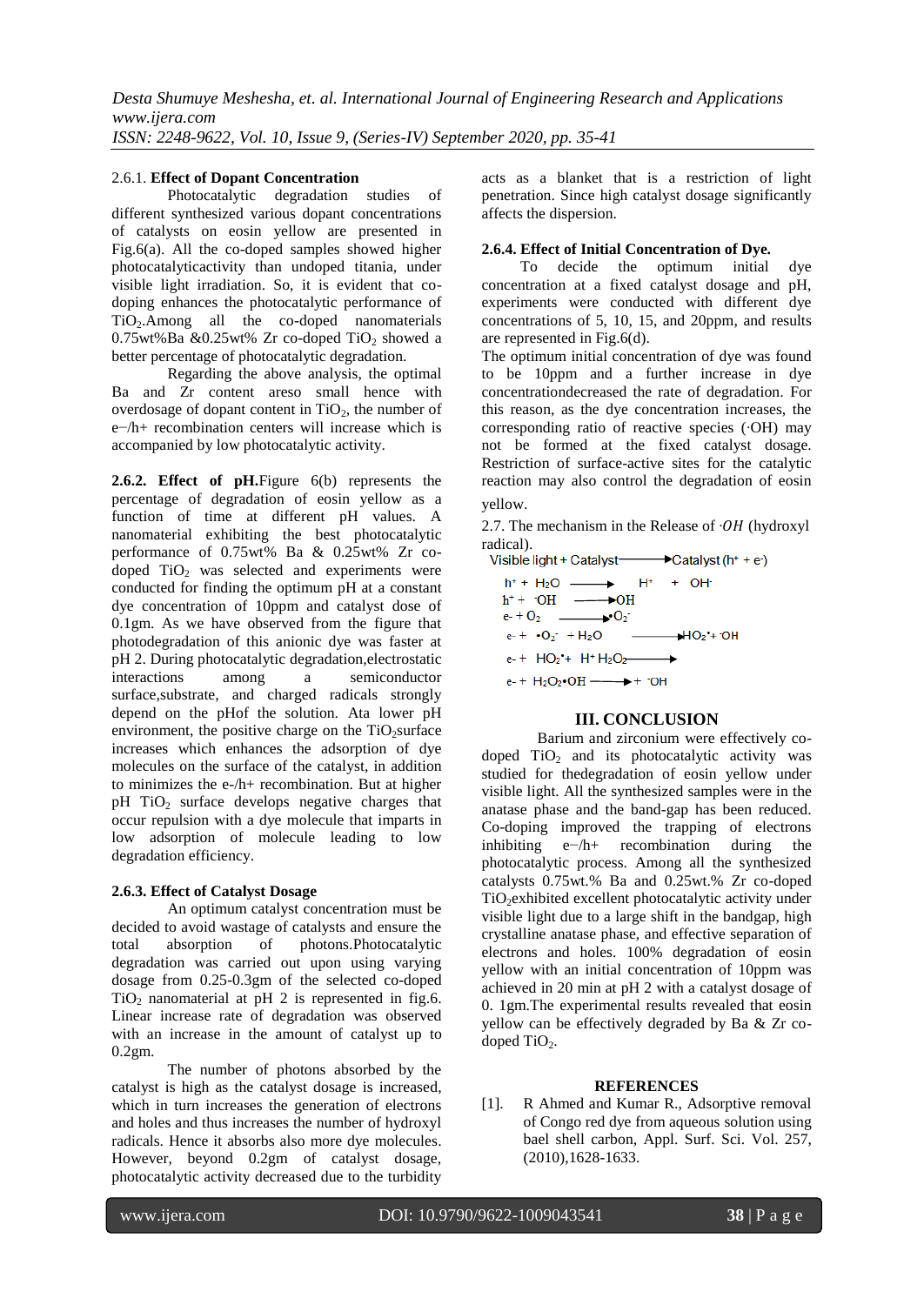- [2]. N.S. Arul, D. Mangalaraj, J.I. Han**,** Photoelectrochemical degradation of eosin yellowish dye on exfoliated graphite–ZnO nanocomposite electrode.J. Mater. Sci. Mater. Electron**.** 26, (2015) ,1441–1448.
- [3]. B.R. Babu, A.K. Parande, S. Raghu, T. PremKumar, Cotton Textile Processing: Waste Generation, and Effluent Treatment.J. Cotton Sci. 11, (2007),141–153.
- [4]. E.Erdem, G. C¸ olgec¸en, R. Donat. Adsorption of phenol from aqueous solutions by Luffa cylindrica fibers, Kinetics, isotherm, and thermodynamic studies.J. Colloid Interface Sci. 282, (2005),314–319.
- [5]. H. Hameed, J. Hazard. Spent tea leaves: a new non-conventional and low-cost adsorbent for removal of basic dye from aqueous solutions. Mater. 161, (2009),753–759
- [6]. N. Emmanuel, G. Kumar, Environ. Chem. Photo detoxification of solubilized vat dye effluent using different pH ranges. Lett. 7, (2009), 375–379.
- [7]. J. Rathousky, V. Kalousek, M. Kola's, J. Jirkovsky, Mesoporous films of  $TiO<sub>2</sub>$  as efficient photocatalysts for the purification of water. Photochem.Photobiol. Sci. 10, (2011), 419–424.
- [8]. L.M. AL-Harbi, E.H. El-Mossalamy, Mod. Effect of RE Dopant (Ce & Tb) on PL and Crystallite size of Lanthanum Phosphor (LaPO4). Appl. Sci. 5, (2011), 130–135.
- [9]. N. Banerjee,The design, fabrication, and photocatalytic utility of nanostructured semiconductors: focus on  $TiO<sub>2</sub>$ -based nanostructures.Nanotechnol. Sci. Appl. 4, (2011), 35–65
- [10]. Guido Rothenberger, Jacques Moser, Michael Graetzel, Nick Serpone, Devendra K. Sharma.Charge carrier trapping and recombination dynamics in small semiconductor particles,Journal of the American Chemical Society 107 (26), (1985), 8054-8059
- [11]. Narayanan N. Binitha, Zahira Yaakob, Ramakrishnan ResmiInfluence of synthesis methods on zirconium doped titania photocatalysts Cent. Eur. Journal of Chem. 8(1) 2010, 182–187
- [12]. EW, McFarland;H, Metiu; Eric W. M.Farland and Horia Metiu. Catalysis by doped oxides. Chem Rev, 113: 2013, 4391– 4427.
- [13]. A. Fujishima; X. Zhang; D.A, Tryk; TiO<sub>2</sub> photocatalysis and related surface phenomena. Surf Sci. Rep, 63: 2008, 515– 582.
- [14]. R.Asahi; T. Morikawa; T. Ohwaki; K ,Aoki; Y ,Taga; Visible-light photocatalysis in nitrogen-doped titanium oxides. Science, 293, 2001, 269 –271.
- [15]. R, Khan; S, Kim; W, Kim; T.J. Lee; H, S, Preparation and application of visible-lightresponsive Ni-doped and  $SnO_2$ -coupled  $TiO_2$ nanocomposite photocatalysts. Bull; Korean Chem.Soc., 28, (2007), 1951
- [16]. T. S. Anirudhan and S. R. Rejeena Photocatalytic Degradation of Eosin Yellow Using Poly(pyrrole-co-aniline)-Coated TiO2/Nanocellulose Composite under Solar Light Irradiation Hindawi Publishing Corporation Journal of Materials Volume 2015, Article ID 636409, 11
- [17]. Jongee Park, Derya Kapusuz, Abdullah Ozturk) Sol–gel synthesis and photocatalytic activity of B and Zr co-doped TiO2. J.of Physics and Chemistry of Solids 74, (2013), 1026–1031
- [18]. N. Venkatachalam, M. Palanichamy, V. Murugesan, Sol-gel preparation and characterization of alkaline Earth metal doped nano  $TiO<sub>2</sub>$  efficient photocatalytic degradation of 4-chlorophenol, Journal of molecular catalysis A: chemical 273, (2007) 177-185
- [19]. M. Zhang, X. Yu, D. Lu, and J. Yang, Facile synthesis and enhanced visible light photocatalytic activity of N and Zr co-doped  $TiO<sub>2</sub>$  nanostructures from nanotubular titanic acid precursor, Nanoscale Research Letters 8, (2013), 1-8.
- [20]. H. Czili and A. Horv´ath, "Applicability of coumarin for detecting and measuring hydroxyl radicals generated byphotoexcitation of TiO2 nanoparticles.Applied Catalysis B: Environmental,vol. 81, no. 3-4, (2008), 295– 302,

**Table 1**. Shows crystallite size, Band gap and BET surface area of the prepared co-doped catalysts.

**Fig.1.** XRD pattern of the synthesized undoped and 0.75wt% of  $Ba^{2+} & 0.25$  wt%  $Zr^{4+}$ co-doped  $TiO<sub>2</sub>$ 

**Fig.2.**The DRS spectra of undoped  $TiO<sub>2</sub>$ , and 0.75 wt% of  $Ba^{2+} & 0.25$  wt%  $Zr^{4+}$  co-doped TiO<sub>2.</sub>

**Fig.** 3. TEM images of (a) undoped  $TiO<sub>2</sub>$  (b) 0.75 wt% of Ba<sup>2+</sup>& 0.25 wt%  $Zr^{4+}$  co-doped TiO<sub>2</sub>..

**Fig. 4.** (a) XPS survey spectrum of co-doped  $TiO<sub>2</sub>$ (b) high resolution spectrum of  $C1s$  (c) $O1s(d)Ti2p$ (e)Ba 3d and (f),Zr3d respectively.

**Fig. 6.** Effect of dopant concentration onphotocatalytic activity of co-doped titania on the % degradation of eosin yellow. Here, catalyst dosage 0.1gm, pH=10,  $&$  [eosin yellow] =10 ppm.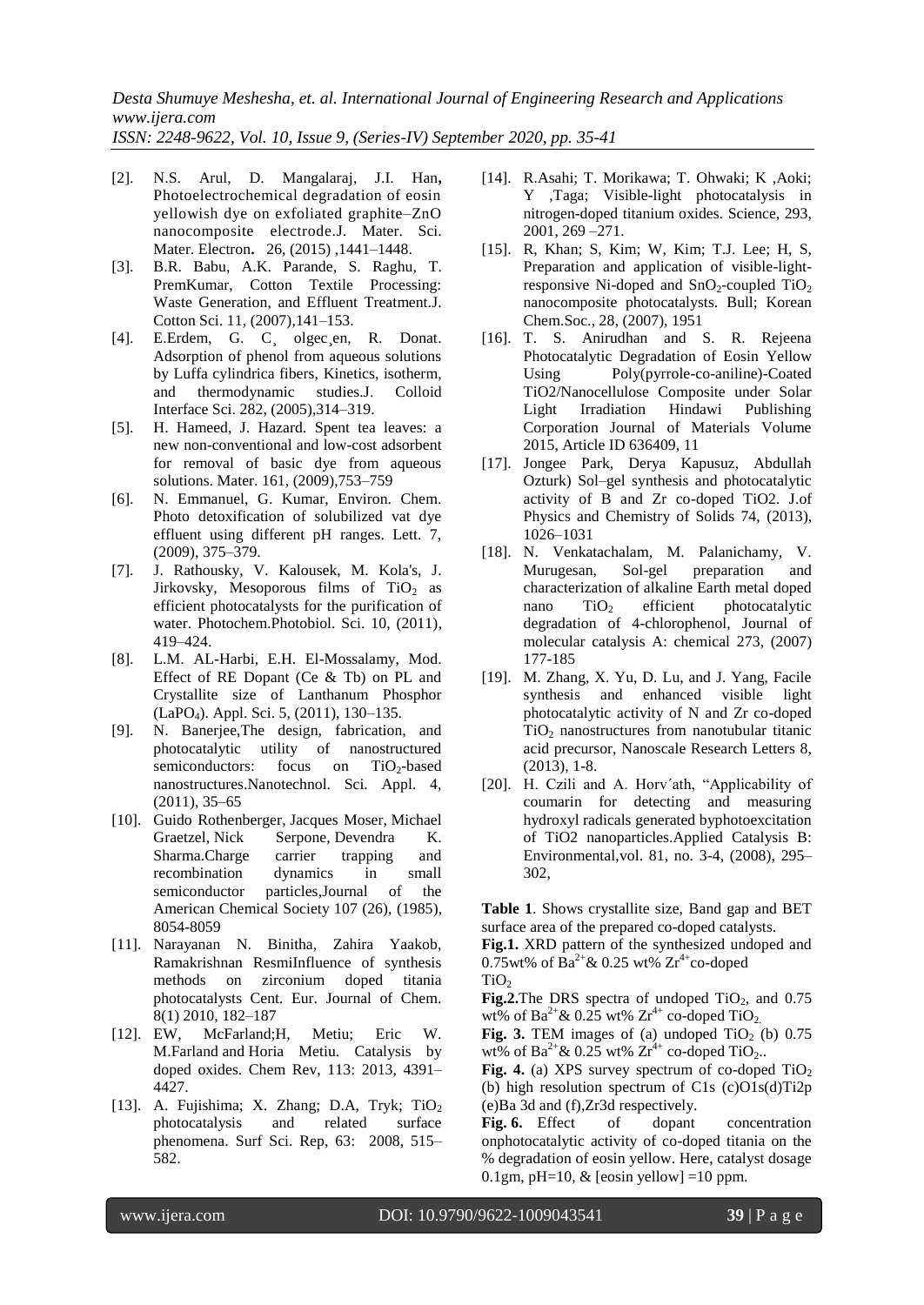**Fig.7.** The effect of pH on the%degradation of eosin yellow by  $Ba^{2+} &Zr^{4+}$  co-doped TiO<sub>2</sub>. Here, catalyst dosage =0.1gm and [eosin yellow] = 10ppm.<br>**Fig. 8.** Effect of catalyst dosage on the **Fig. 8.** Effect of catalyst dosage on the %degradation of eosin yellow by 0.75 wt%  $Ba^{2+} \&$  $0.25$  wt%  $Zr^{4+}$  co-doped TiO<sub>2</sub>. Here, pH=10 and eosin yellow  $=10$  ppm.

**Fig.9.**The effect of the initial concentration of dye on the % degradation of eosin yellow. Here,pH = 2, catalyst dosage =0.1gm.



**Fig.1.** XRD pattern of the synthesized (1)undoped and (2) 0.75wt% of  $Ba^{2+} & 0.25$  wt%  $Zr^{4+}$ co-doped  $TiO<sub>2</sub>$ 



**Fig.2.**The DRS spectra of undoped TiO<sub>2</sub>, and 0.75wt% of  $Ba^{2+} & 0.25$  wt%  $Zr^{4+}$ co-dopedTiO<sub>2</sub>.



**Fig. 3.**TEM images of (a) undoped and (b)0.75wt% of Ba<sup>2+</sup> & 0.25 wt%  $Zr^{4+}$ co-doped TiO<sub>2</sub>.



**Fig. 4.** (a) XPS survey spectrum of co-doped  $TiO<sub>2</sub>$ (b) high resolution spectrum of C1s (c)Ba3d (d) O1s (e) Zr 3d and (f) Ti2p, respectively.